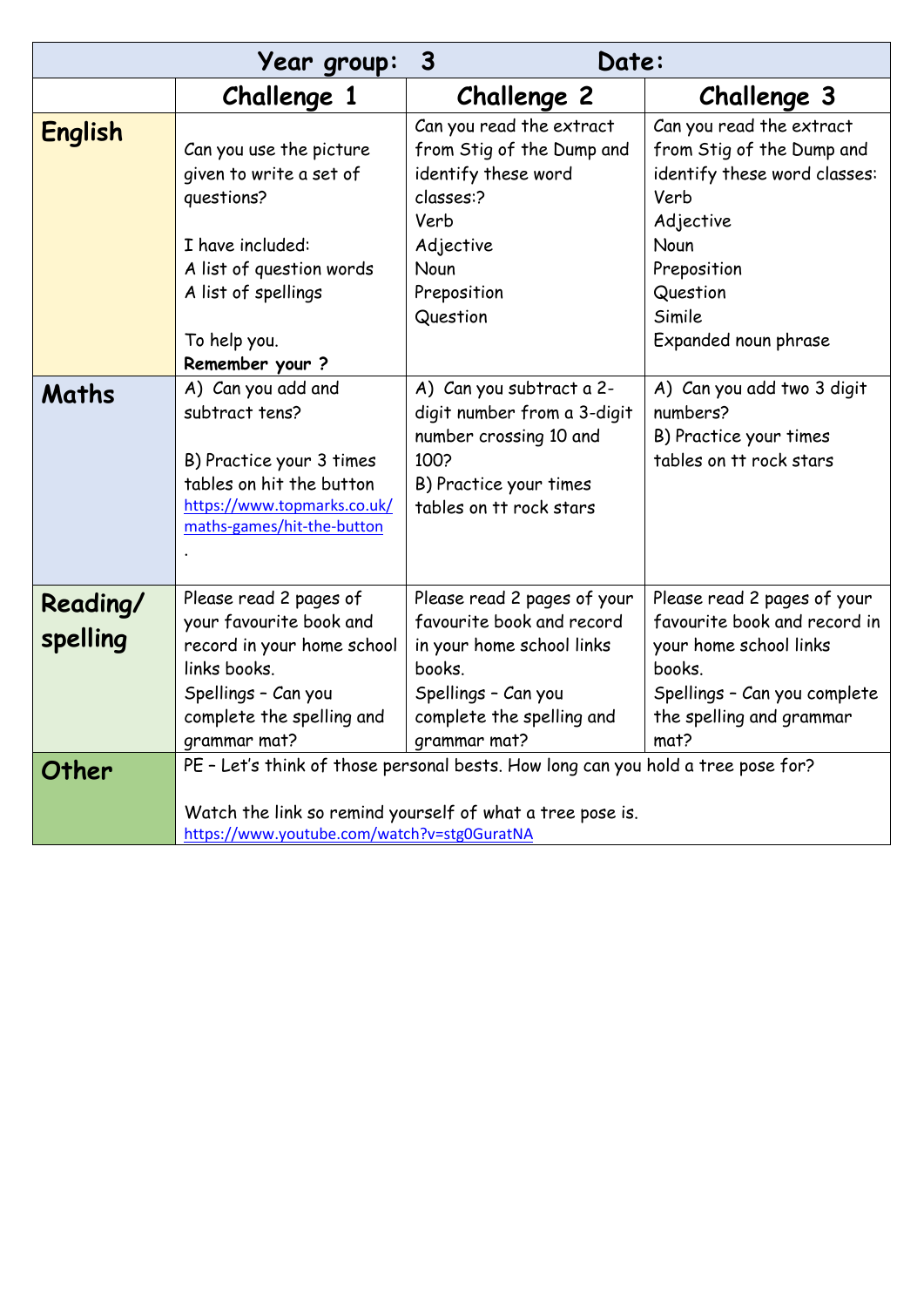**Challenge one English – Use the question words and spelling mat on the next page to help you write a set of questions on this picture. Remember your ?**

**Example: Can you tell me what each house is made out of?**

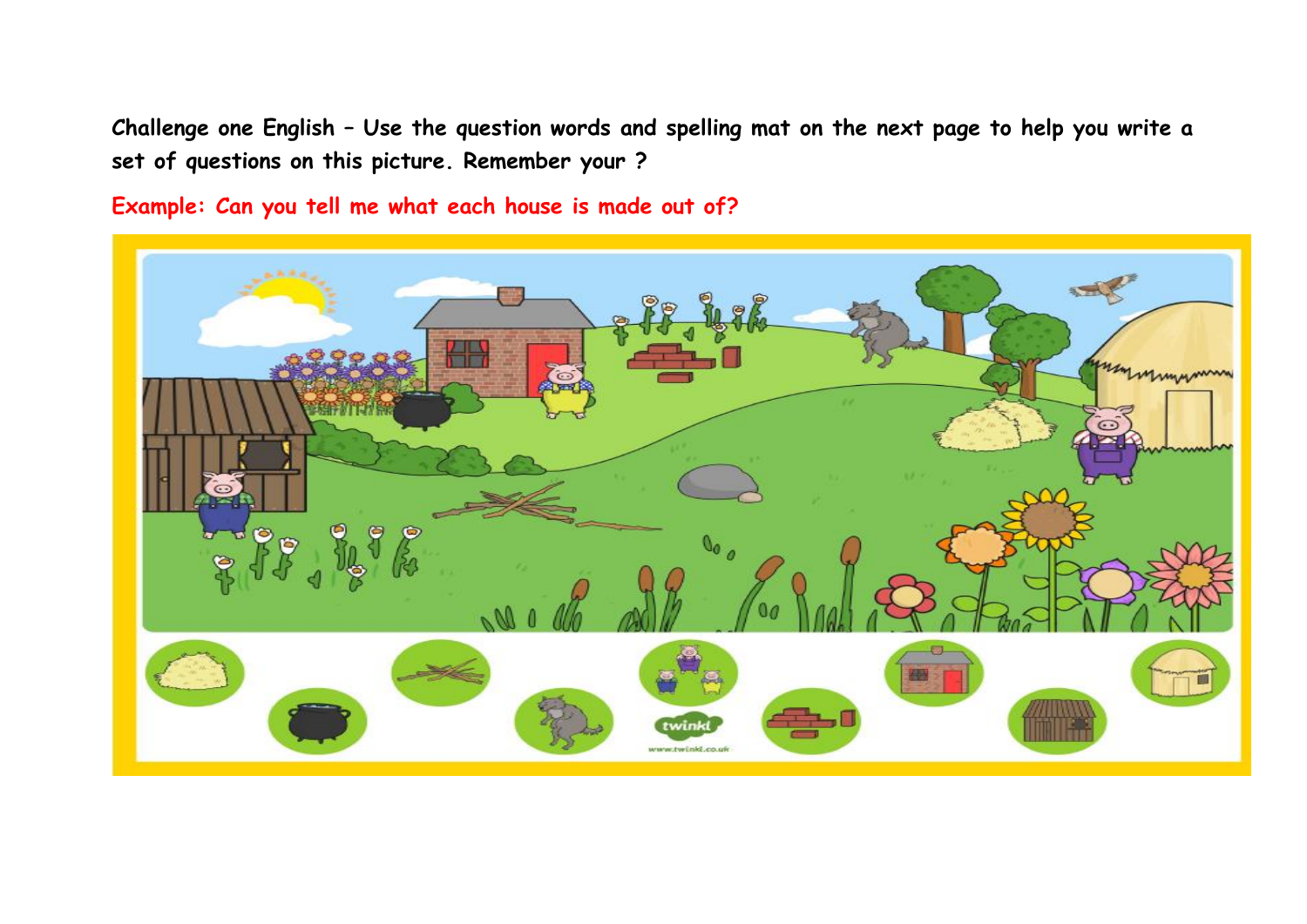## **Challenge one English**

# **Question words**

- Who
- What
- Where
- When
- How
- $\bullet$  Can

# **Vocabulary**

- **houses**
- **brick**
- **straw**
- **sticks**
- **pigs**
- **flowers**
- **wolf**
- **trees**
- **birds**
- **grass**
- **hill**
- **sun**
- **clouds**
- **sky**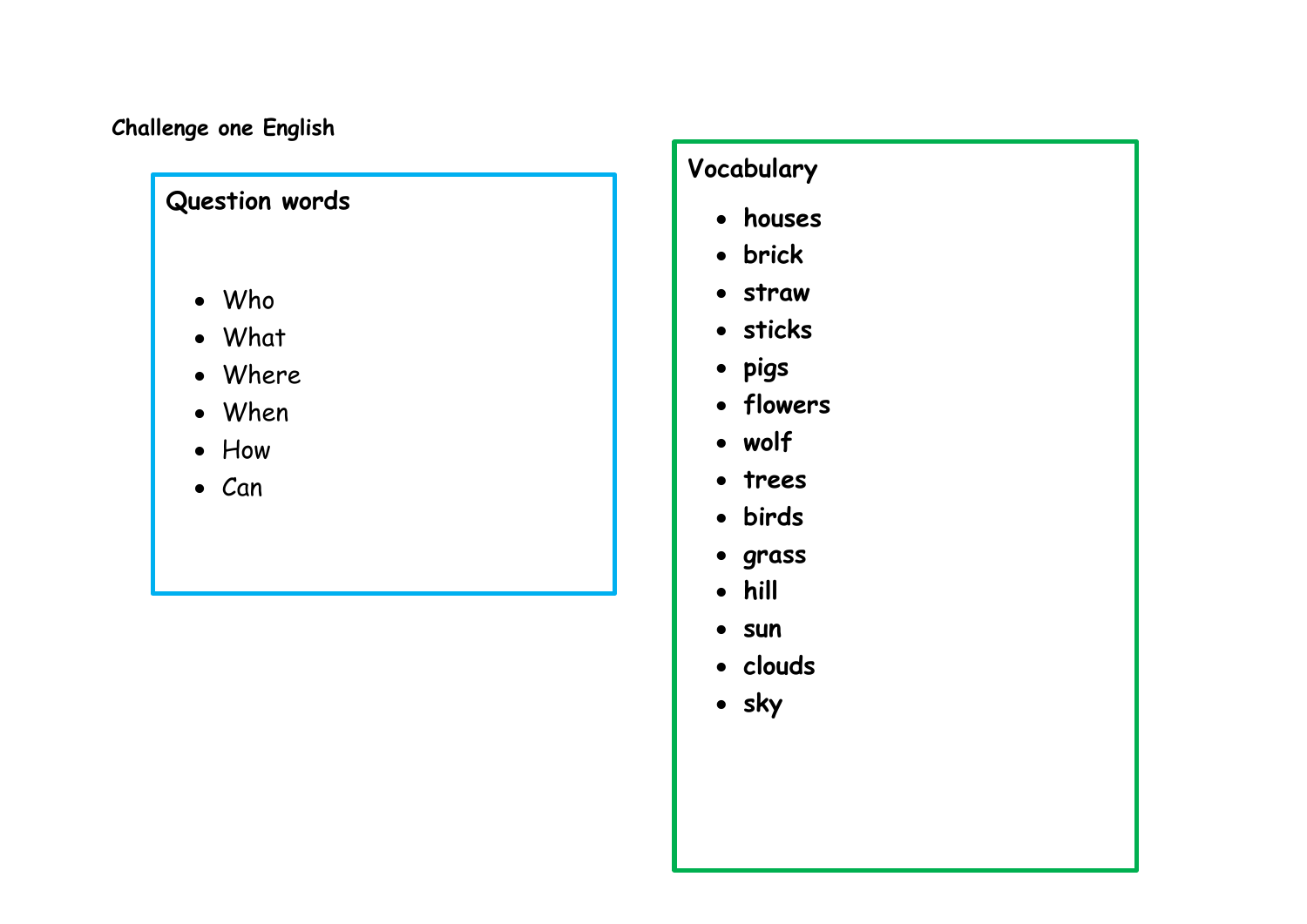**Challenge 2 English – Read this extract from Stig of the Dump. Choose a colour for each word class listed below and underline each word class in your chosen colour.**

He crawled through the rough grass and peered over. The sides of the pit were white chalk, with lines of flints poking out like bones in places. At the top, was crumbly brown earth and the roots of the trees that grew on the edge. The roots looped over the edge, twined in the air and grew back into the earth. Some of the trees hung over the edge, holding on desperately by a few roots. The earth and chalk had fallen away beneath them and one day they too would fall to the bottom of the pit. Strings of ivy and the creeper called Old Man's Beard hung in the air.

Far below, was the bottom of the pit. The dump. Barney could see strange bits of wreckage among the moss, elder bushes and nettles. Was that the steering wheel of a ship? The tail of an aeroplane? At least there was a real bicycle. Barney felt sure he could make it go if only he could get at it. They didn't let him have a bicycle. Barney wished he was at the bottom of the pit.

```
Verb - a doing word
Adjective - a describing word
Noun – a name, place or object
Preposition - tells you the position of something
Question – asks you something
```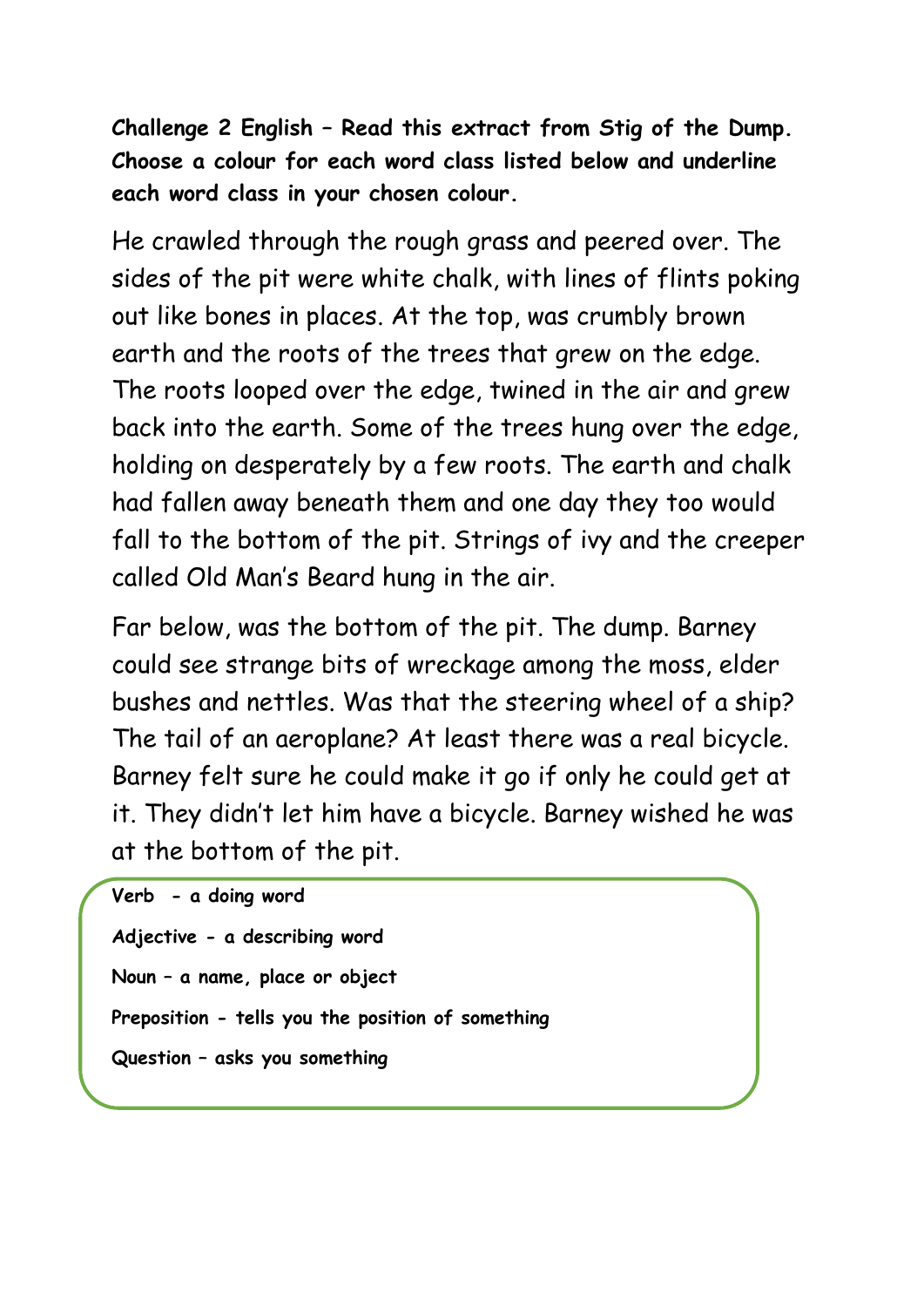**Challenge 3 English – Read this extract from Stig of the Dump. Choose a colour for each word class listed below and underline each word class in your chosen colour.**

He crawled through the rough grass and peered over. The sides of the pit were white chalk, with lines of flints poking out like bones in places. At the top, was crumbly brown earth and the roots of the trees that grew on the edge. The roots looped over the edge, twined in the air and grew back into the earth. Some of the trees hung over the edge, holding on desperately by a few roots. The earth and chalk had fallen away beneath them and one day they too would fall to the bottom of the pit. Strings of ivy and the creeper called Old Man's Beard hung in the air.

Far below, was the bottom of the pit. The dump. Barney could see strange bits of wreckage among the moss, elder bushes and nettles. Was that the steering wheel of a ship? The tail of an aeroplane? At least there was a real bicycle. Barney felt sure he could make it go if only he could get at it. They didn't let him have a bicycle. Barney wished he was at the bottom of the pit.

**Verb - a doing word Adjective - a describing word Noun – a name, place or object Preposition - tells you the position of something Question – asks you something Expanded noun phrase – 2A with extra information Simile – makes a comparison between 2 things**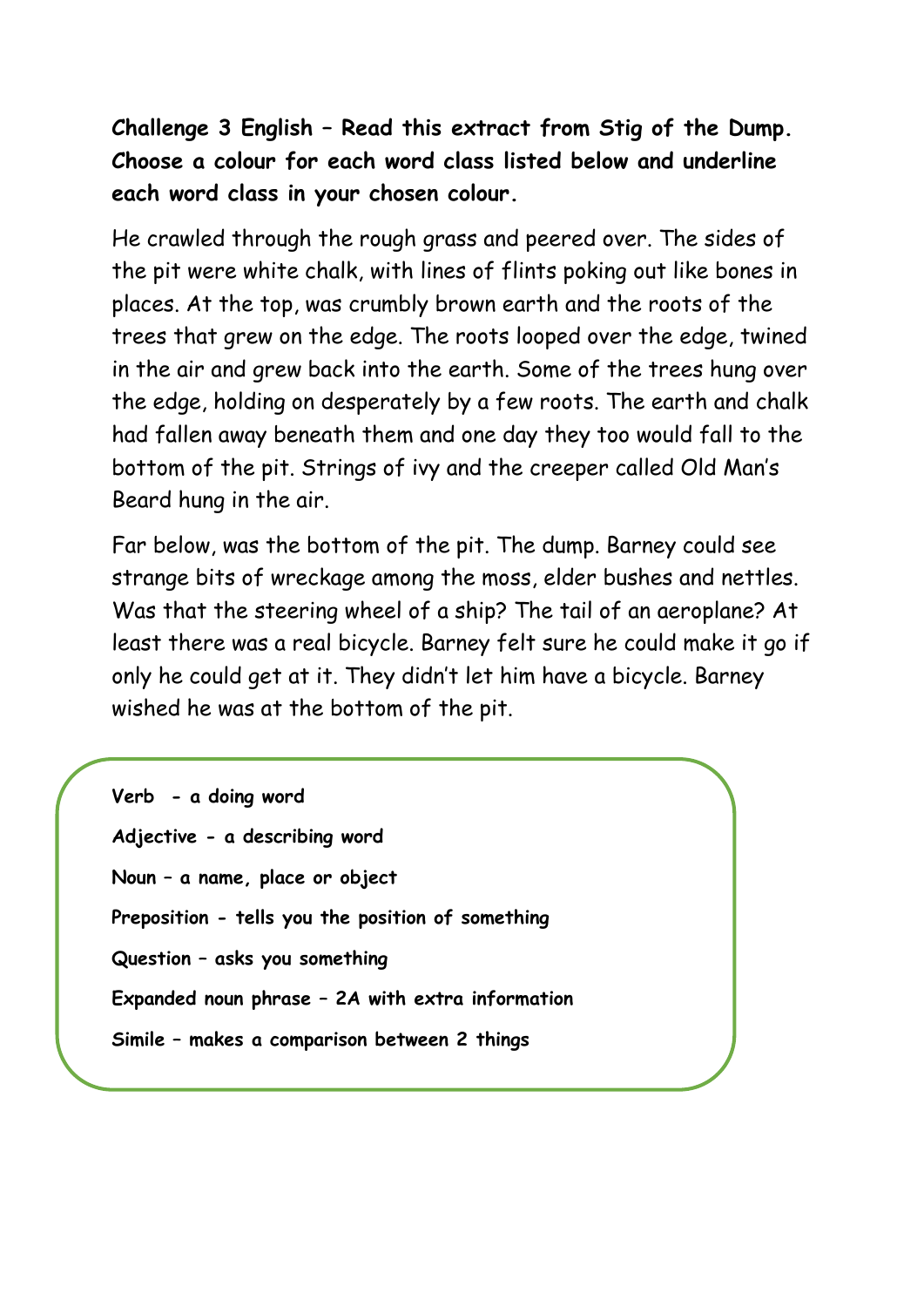# **Challenge 1 Spellings and grammar**

| α<br>Add ? or ! to complete these<br>sentences.<br>Is she looking at them | $\mathbf{c}$<br>Write the full sentence adding<br>'and'.<br>My ring was round had a green stone. | . e<br>Add the prefix 'un' to these<br>words to change the verbs to their<br>opposites. |
|---------------------------------------------------------------------------|--------------------------------------------------------------------------------------------------|-----------------------------------------------------------------------------------------|
| Look at that                                                              |                                                                                                  | zip ____________________________<br>Practise writing these tricky                       |
| b<br>Circle the words you think<br>should have a capital letter.          | √d.<br>Which tricky word has Mr<br>Whoops been juggling with?                                    | word spellings.                                                                         |
| tom i<br>me<br>brazil<br>said                                             | h<br>w<br>e                                                                                      |                                                                                         |
|                                                                           |                                                                                                  |                                                                                         |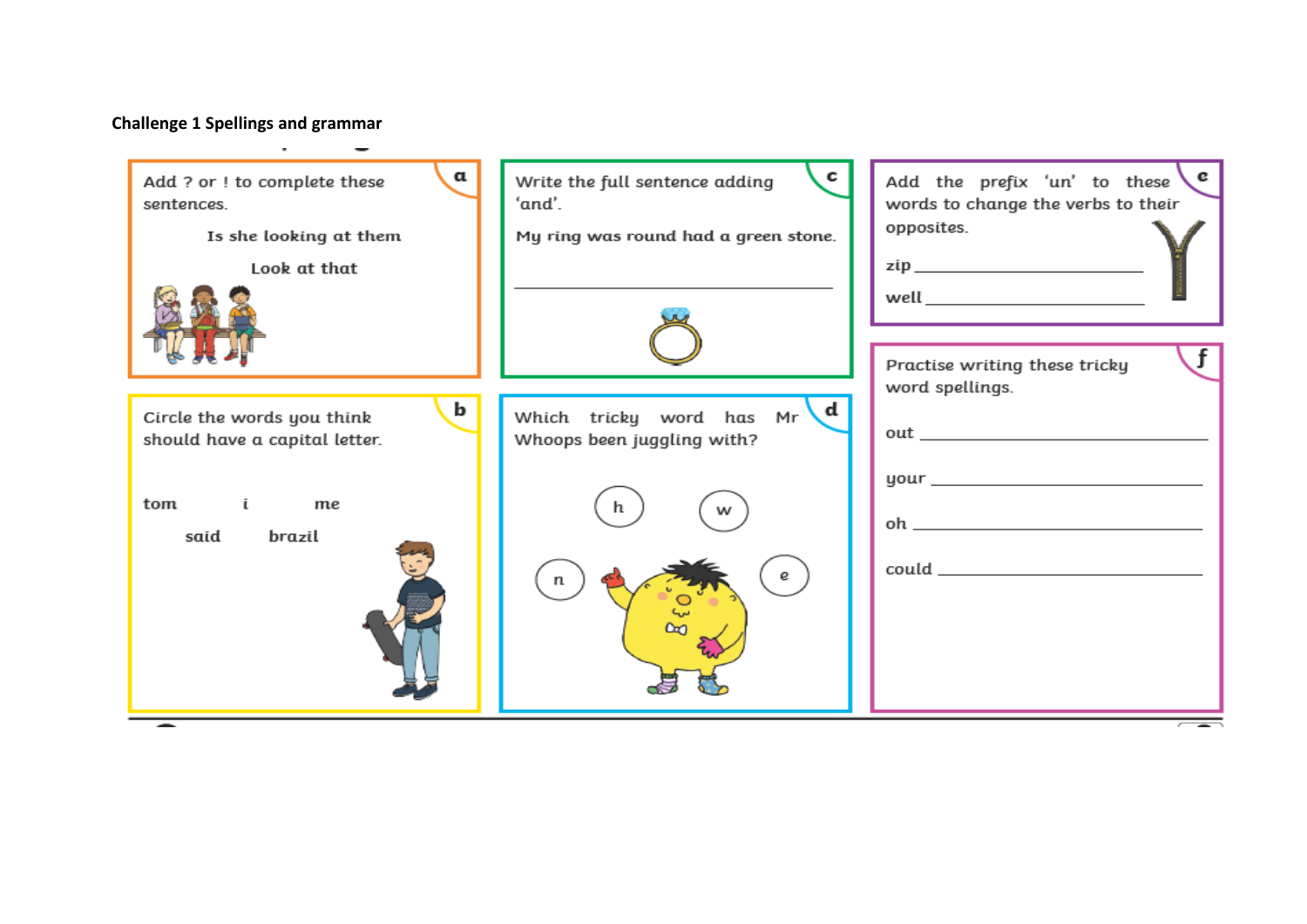**Challenge 2 Spellings and grammar**

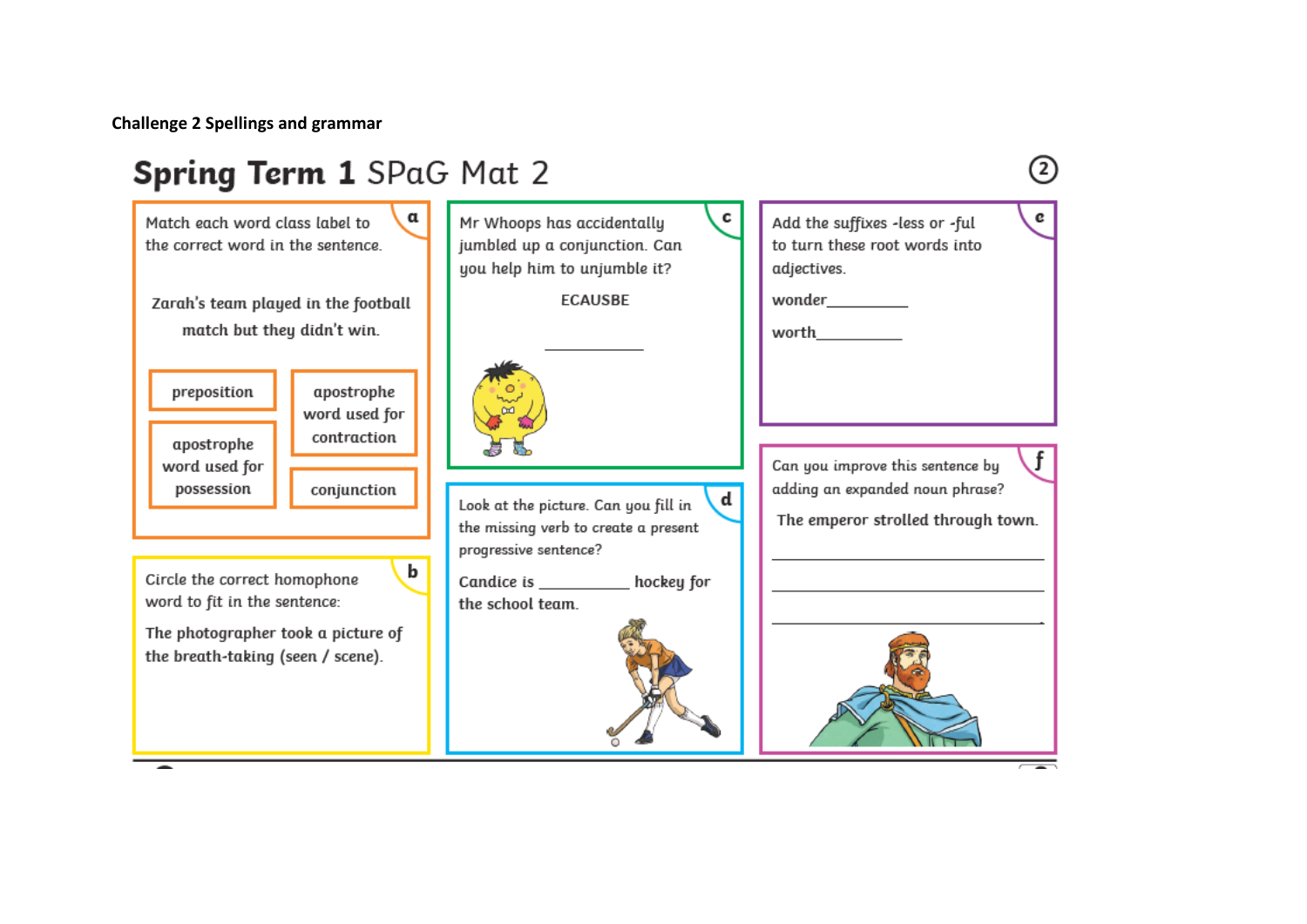**Challenge 3 Spellings and grammar**

#### Spring Term 1 SPaG Mat 2  $\circled{2}$  $\mathbf{c}$  $\mathbf{e}$ Match each word class label to α Mr Whoops has accidentally Add the suffixes -less or -ful jumbled up TWO conjunctions. the correct word in the sentence to turn these root words into Complete the missing label. Can you help him to unjumble them? adjectives. Zarah's team played in the football **FCAUSRE** beauty match but they didn't win. friend **FORBEE** preposition apostrophe word used for contraction apostrophe Can you improve this sentence by word used for possession adding an expanded noun phrase, a  $\overline{d}$ Look at the picture. Can you fill in conjunction and extra detail? the missing verbs to create a present The emperor strolled through town. progressive sentence? b Circle the correct homophone Candice hockey word to fit in the sentence: for the school team. The photographer took a picture of the breath-taking (seen / scene). The teacher told the interfering pupil not to (meddle / medal) in other people's business.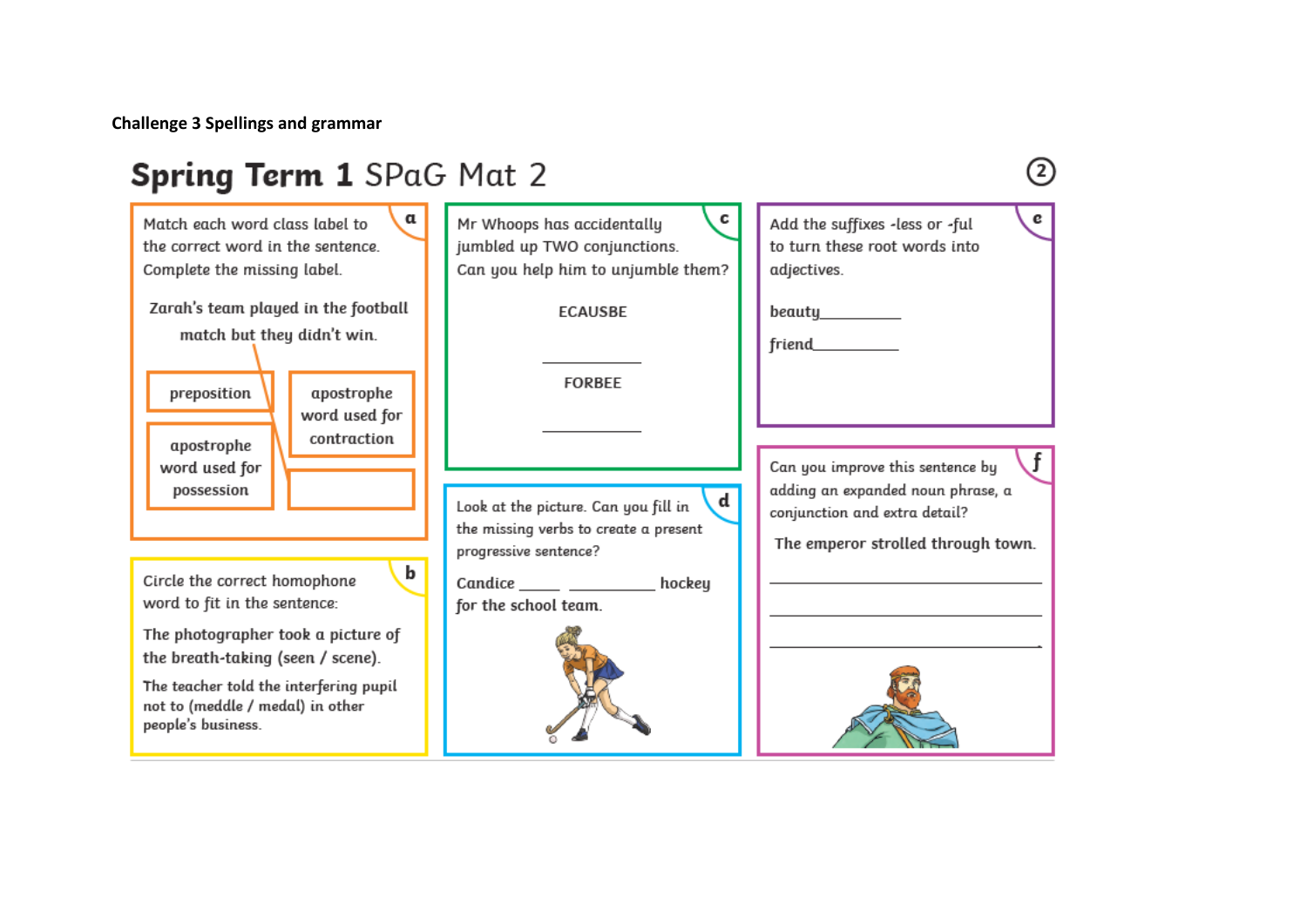### **Maths challenge one**

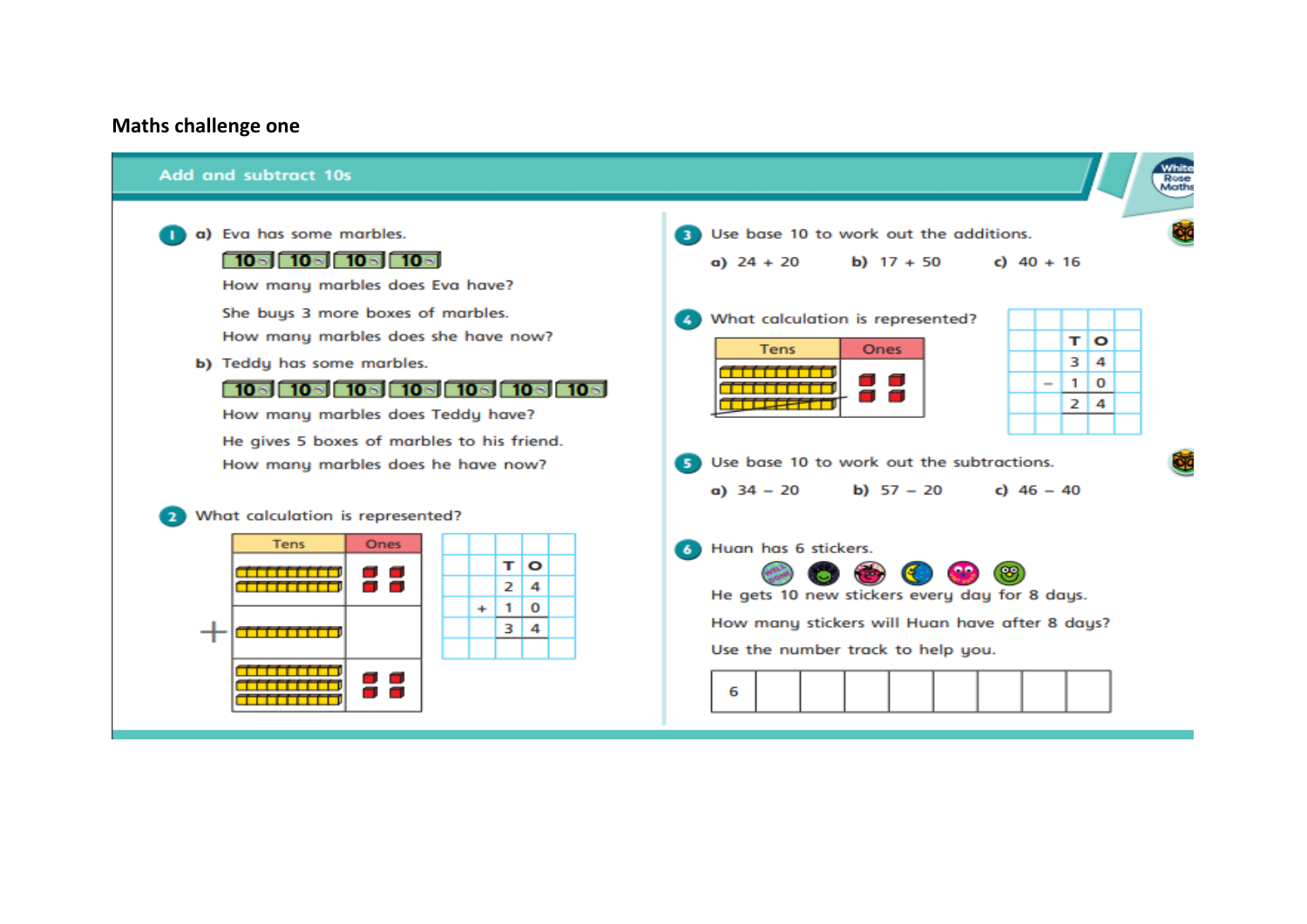## **Maths challenge 2**